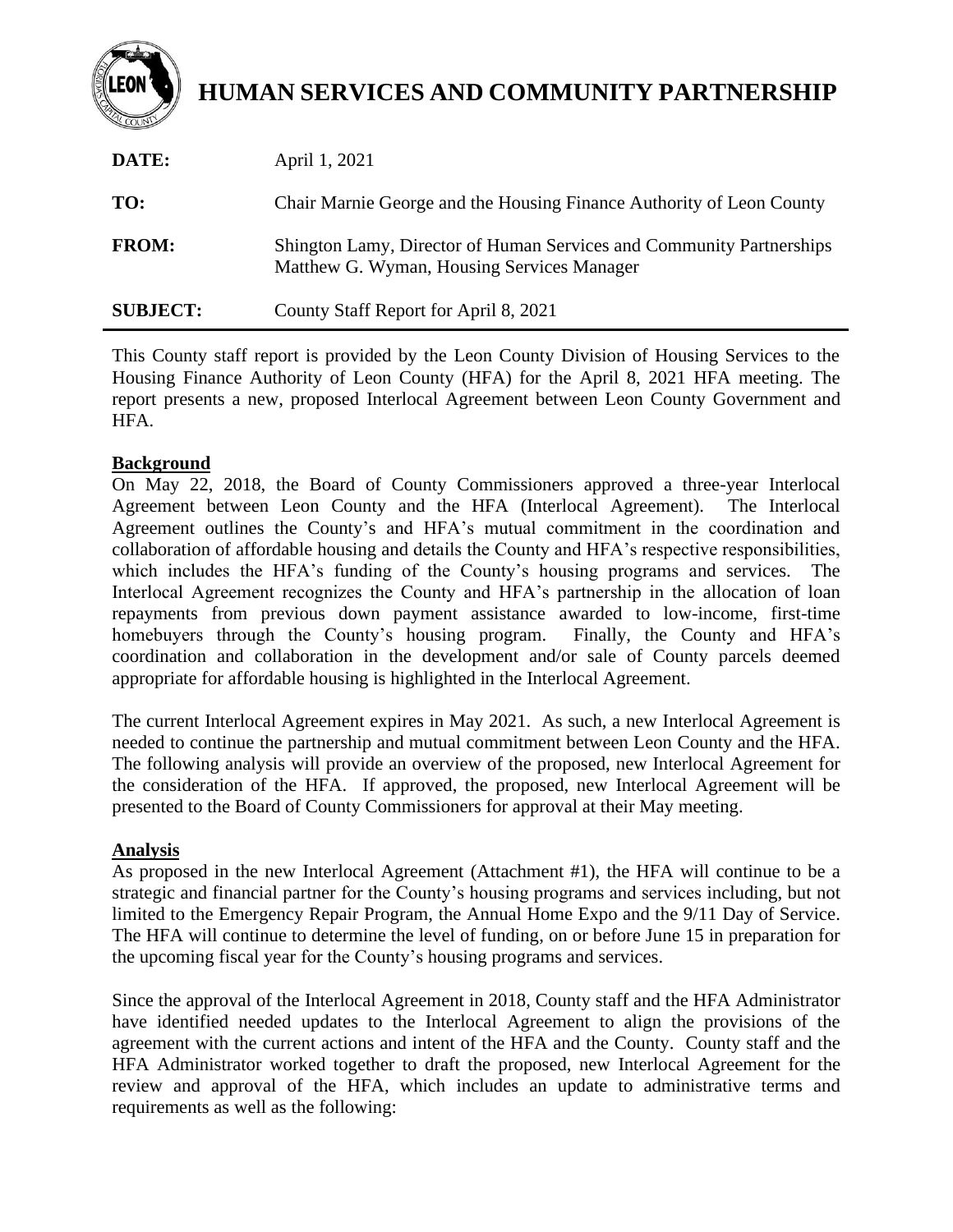- Updates the definitions used in the Interlocal Agreement;
- Aligns activities of the HFA and the County with current practice;
- Allows the County and the HFA to mutually establish guidelines of programs administered by the County and eliminates conflicting language;
- Specifies the types of programs that the HFA could support through the issuance of bonds and other finance offerings;
- Strikes language requiring the County to provide quarterly reports on the use of proceeds received from State Housing Initiative Partnership funded down payment assistance loans. Striking the language was approved by the HFA on June 13, 2019 and reflected in the meeting minutes (Attachment #2); and
- Establishes guidelines for the HFA to serve as the County's clearinghouse for Local Government Area of Opportunity Funding requests as requested by the Board of County Commissioners.

#### *Federal Low-Income Housing 9% Tax Credit Program*

At the March 23, 2021 Workshop on Affordable Housing Initiatives in Leon County, the Board of County Commissioners requested that the HFA develop a procedure to evaluate and recommend projects seeking Local Government Area of Opportunity Funding (LGAOF) support for the award of 9% tax credits. The Board made clear that the LGAOF evaluation process regarding 9% tax credits would not be implemented until all phases of the Tallahassee Housing Authority's Orange Avenue Apartment redevelopment project is funded.

The Federal Low-Income Housing 9% Tax Credit Program (Program) subsidizes rental housing developments. The Program can typically fund approximately 70% of the total cost of a development and is therefore highly sought after by developers. The Florida Housing Finance Cooperation (FHFC) administers the federal tax credit program in Florida and awards proposed developments through its lottery system.

As part of the Program, the FHFC authorizes local governments to designate a preference for one affordable rental development project within its jurisdiction for the consideration of 9% tax credit through Local Government Area of Opportunity Funding (LGAOF). The LGAOF is necessary for developments to be considered for the award of 9% tax credits. Other Local Housing Finance Authorities in Florida, such as Hillsborough and Pasco County serve to evaluate requests for LGAOF on behalf of the local governing body.

The framework for an evaluation process for the LGAOF that has been included in the proposed, new Interlocal Agreement specifies that the HFA will establish, in collaboration with County staff, a comparative application process based on local priorities for considering requests from developers for Florida Housing Finance Corporation (FHFC) programs that require a local government contribution. Solicitation of applications will occur at the direction of the Leon County Administrator. The HFA will provide the County Administrator comparative analysis of the applications and a recommendation to the Board on selecting an application(s) to support.

## *Recommendation: Accept the proposed, new Interlocal Agreement between Leon County and the HFA and recommend approval by the Board of County Commissioners*.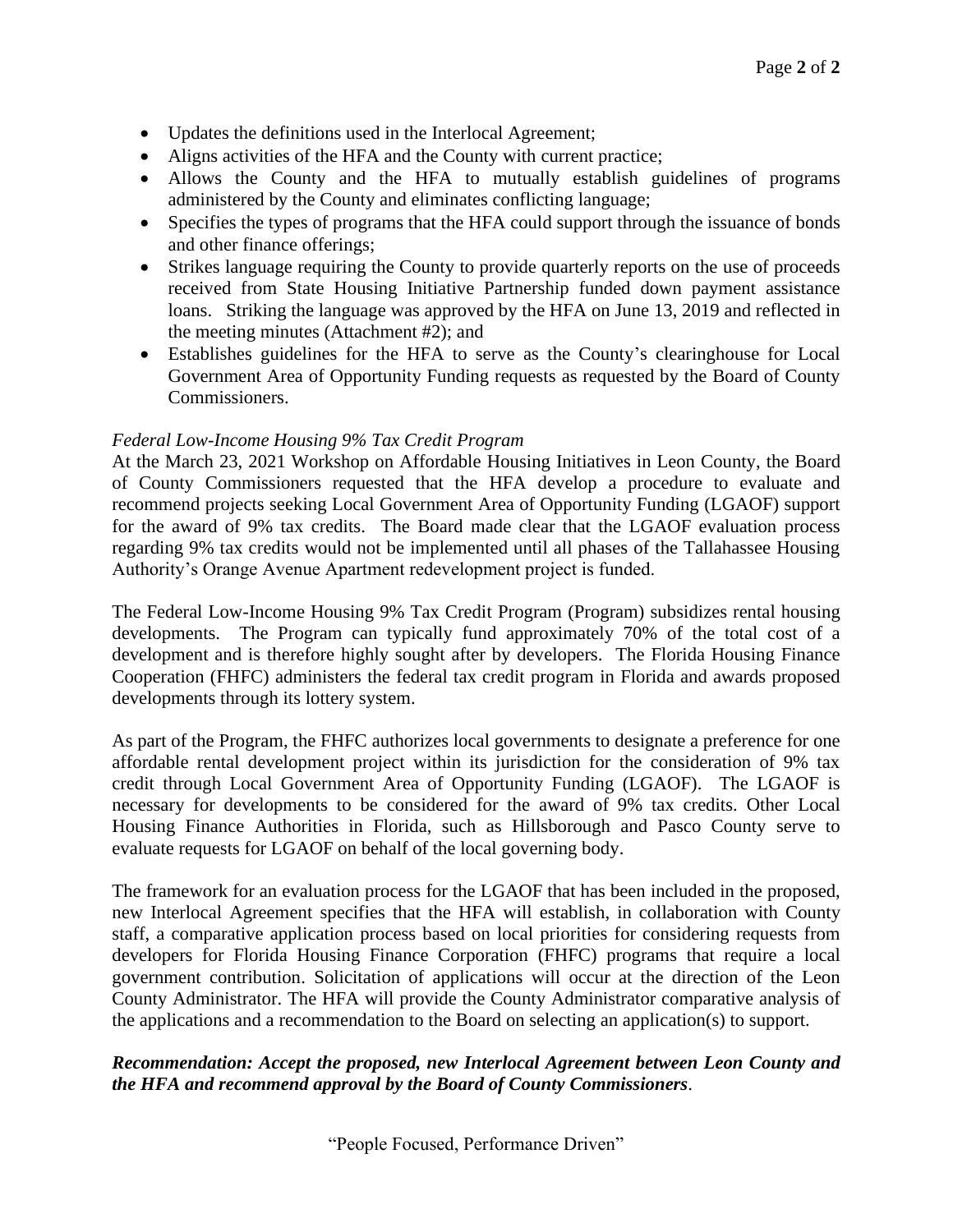## **INTERLOCAL AGREEMENT**

**THIS INTERLOCAL AGREEMENT (AGREEMENT)**, is made and entered into as of the date of last signature below ("Effective Date"), by and between Leon County, Florida, a charter county and a political subdivision of the State of Florida (the "County") and the Housing Finance Authority of Leon County, a local governmentseparate public body, corporate and politic (the "HFA"). The County and HFA may be referenced herein individually as ("Party") or collectively as ("the Parties").

**WHEREAS**, the County is dedicated to promoting, maintaining, and providing safe, sanitary, and affordable homes for low to moderate-income citizens of Leon County; and

**WHEREAS**, on June 10, 1980 the Leon County Board of County Commissioners (the "Board") adopted Ordinance No. 80-39, creating the HFA pursuant to Chapter 159, Part IV, Florida Statutes (the Florida Housing Finance Authority Law) and as most recently amended by Ordinance No. 2017-02 adopted on February 7, 2017; and

**WHEREAS**, the HFA functions to alleviate a shortage of affordable housing and investment capital for residents in Tallahassee-Leon County; and

**WHEREAS**, the HFA encourages investments by private enterprises, stimulates construction and rehabilitation of housing through the use of public financing -and provides lowcost loans to make housing purchase affordable; and

**WHEREAS**, the Parties have expressed a mutual commitment to the coordination and collaboration of affordable housing efforts in the community; and

**WHEREAS**, the Parties seek to collaborate on the investment of any funds recaptured from the Down Payment Assistance Loans that were funded by the County during the period of October 1, 1998 through September 30, 2008 through the State Housing Initiative Partnership (SHIP) funds, in accordance with the guidelines of SHIP.

**NOW THEREFORE**, the Parties agree to the following:

- 1. Purpose and Objective
	- a. The purpose of this Agreement is for the coordination and collaboration of affordable housing efforts between the Parties.
- 2. Definitions
	- a. Down Payment Assistance Loans: Loans prepared and recorded in the name of the HFA that were funded by the County through the State Housing Initiative Partnership funds or from other sources.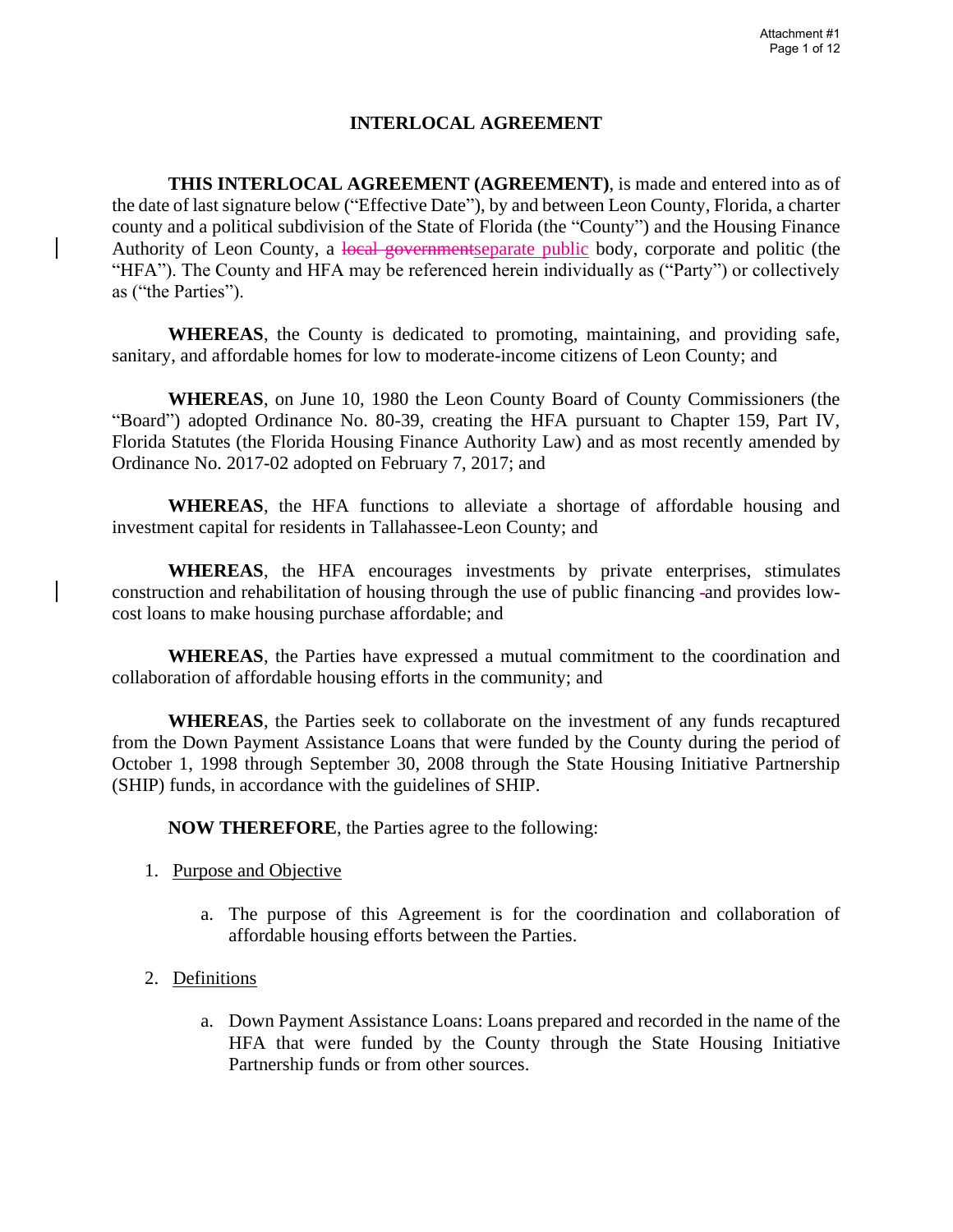- b. County-HFA-Accepted Cooperative Parcels: County-owned parcels that have been deemed suitable for affordable housing in accordance with Florida Statutes and the County's Real Estate Policy and presented to and accepted by the HFA for cooperation in the sale or lease.
- c. Housing Programs: County-adopted or HFA-adopted programs that provide financial support to low-income residents for affordable housing.
- d. Fee: any sum of money collected by the HFA from a developer as part of the application process for Local Government Area of Opportunity Funding and other Florida Housing Finance Corporation programs that require local government funding on behalf of Leon County.
- e. Real Estate Policy: The County's Real Estate Policy, Policy No. 16-5, adopted June 19, 2018, as may be amended from time to time.

#### 3. Responsibilities of the Parties

The Parties responsibilities for the coordination and collaboration of Housing Programs will be as follows:

- a. County Responsibilities
	- i. The County, in mutual agreement with the HFA, will administer programs adopted by the HFA that seek to address the affordable housing needs of residents in Leon County, at no administrative cost to the HFA, in accordance with the HFA Local Housing Assistance Plan dated July 8, 2014 ("HFA LHAP"), as amendedguidelines established by the HFA and the County Administrator, or his or her duly authorized designee.
	- ii. The programs will be administered by accomplishing the following:
		- 1. Determine client eligibility;
		- 2. Assess home rehabilitation needs;
		- 3. Solicit bids for housing rehabilitation services;
		- 4. Complete any required agreements with clients or contractors;
		- 5. Monitor the work of contractors; and
		- 6. Process invoices.
	- iii. The County will utilize funds provided by the HFA for the County housing program.
		- 1. HFA funds, approved by the HFA, will supplement funding from other sources for projects that meet the criteria of County-adopted housing programs. Other sources include, but are not limited to, the SHIP, Community Development Block Grant, and County General Revenue funds. The HFA authorizes the County to use designated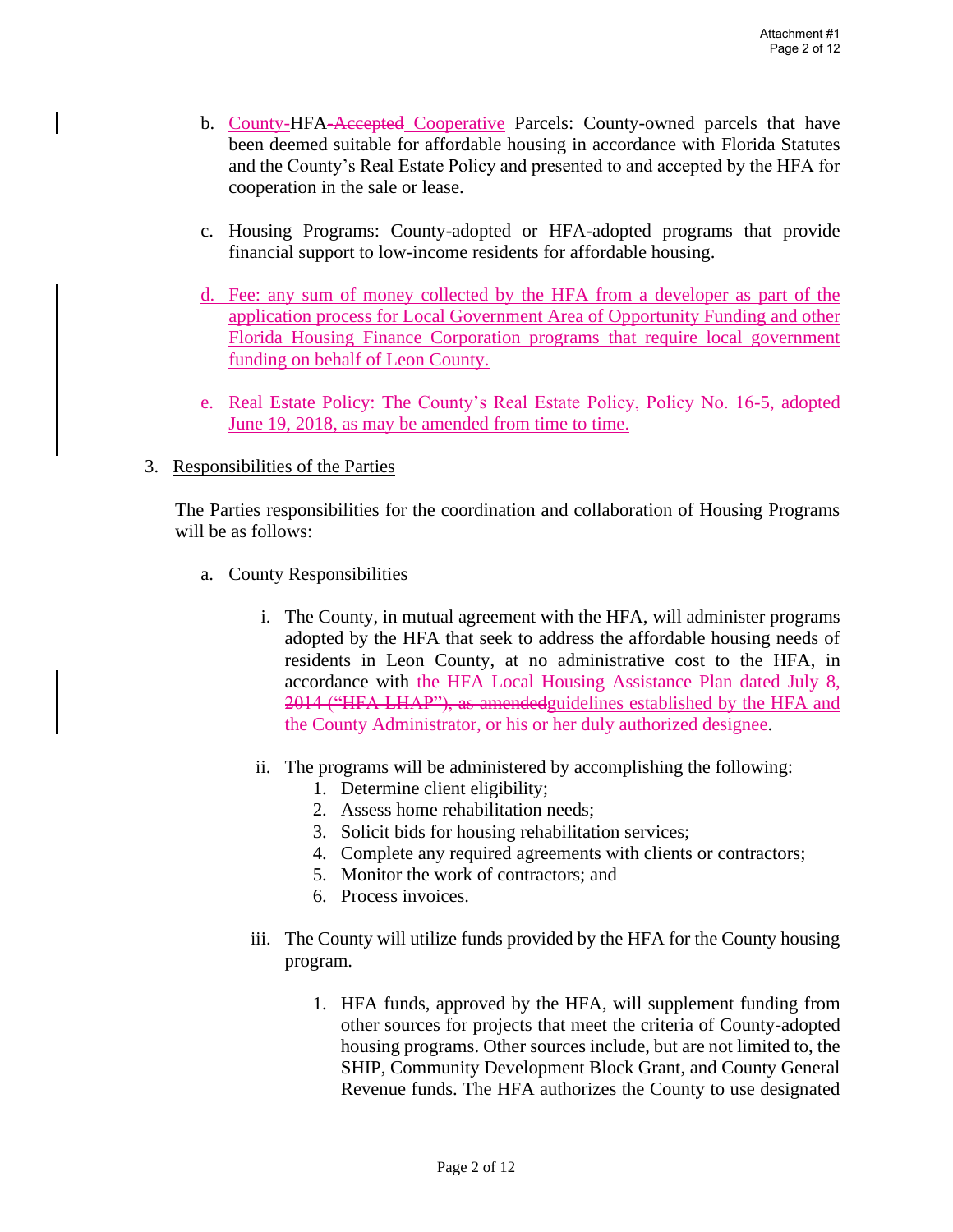HFA funds to support the SHIP program and/or projects—in accordance with the Leon County State Housing Initiative Partnership-Local Housing Assistance Plan ("SHIP-LHAP") dated February 13, 2018, as amended..

- 2. The County will ensure that all recipients of funds meet all eligibility requirements to receive funding under the State Housing Initiatives Partnership program asmutually agreed upon and authorized pursuant to Chapter 420, Part VII, Florida Statutes.by the HFA and the County Administrator, or his or her duly authorized designee.
- b. In the event an award is made through a County-adopted program funded with HFA funds that is not in compliance with the County SHIP-LHAP mutually agreed upon program guidelines, the County agrees to fund, from other sources, an amount corresponding to the award to be used for the County-adopted program.
	- i. In the event an award is made through an HFA-adopted program that is not in compliance with the HFA Local Housing Assistance Plan, the County agrees to fund, from other sources, an amount corresponding to the award to be used for the HFA-adopted program.
	- $\frac{1}{11}$ . The County will maintain the records of housing programs that it administers. The records will include:
		- 1. The number of applicants seeking funding,
		- 2. The name of clients served,
		- 3. Name of all vendors utilized for each project,
		- 4. The total amount of funds utilized for each project including HFA and funds from other sources,
		- 5. The types of housing projects,
		- 6. The date each project started and the date the project was completed, and
		- 7. The types of services requested.
	- $\ddot{\text{ii}}$ . The County will provide the HFA with a monthly report on HFA funds used for projects in the form attached hereto as Exhibit A.
- c. HFA Responsibilities
	- i. Upon the HFA's approval of this Agreement, the HFA, in mutual agreement with the County, will become a strategic and financial partner of programs and projects adopted by the County that seek to address the affordable housing needs of residents in Leon County.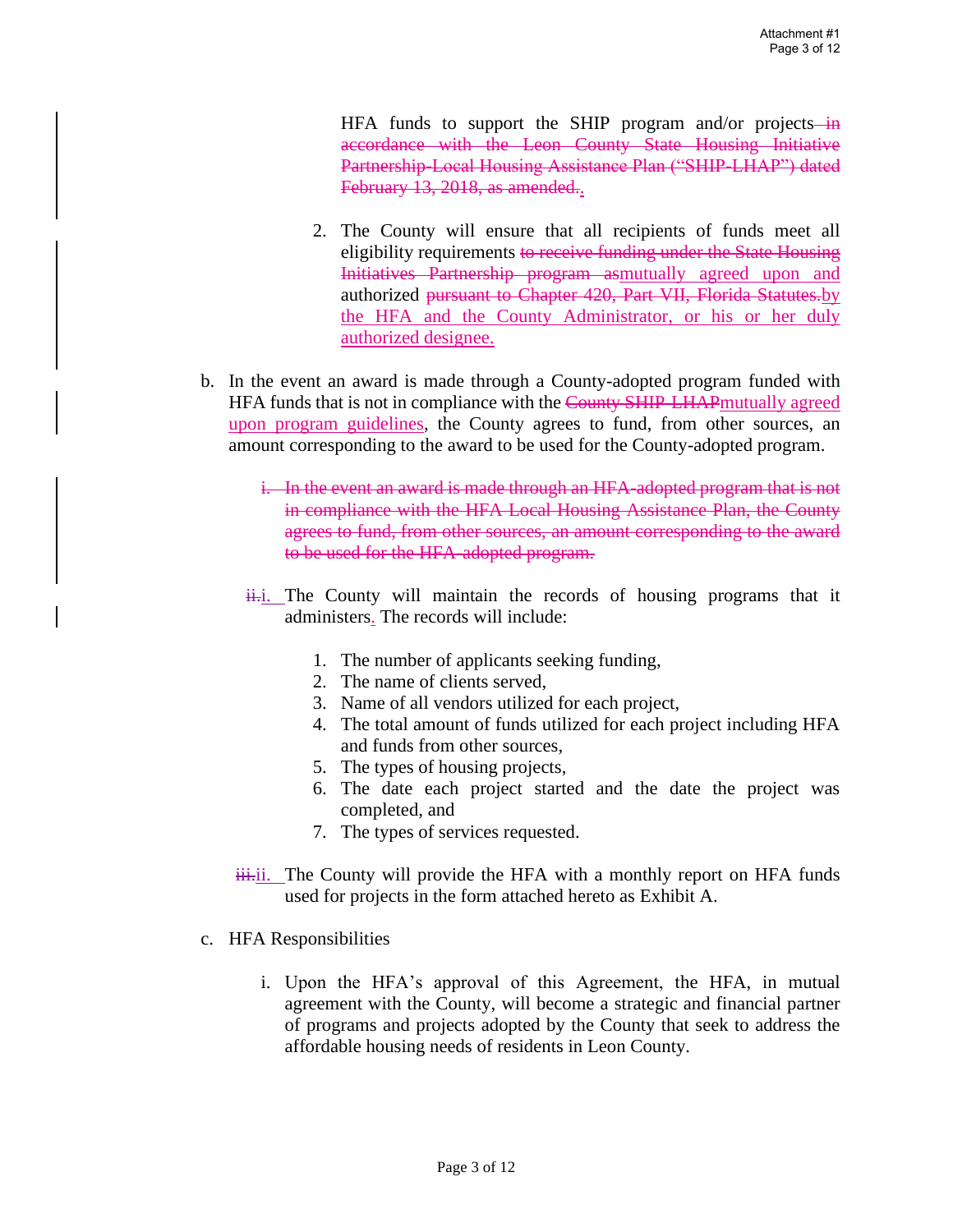- ii. The HFA, in mutual agreement with the County, will determine annually the HFA programs to be administered by the County no later than June 15 prior to the start of each fiscal year. HFA will determine the level of its funding and the limits to its funding of County-adopted housing programs on an annual basis no later than June 15 prior to the start of each fiscal year...
- iii. Upon the HFA's approval of this Agreement, the HFA will serve as a strategic planning and financial partner in the promotion of County and HFA Housing Programs and Services mutually agreed upon by the Parties. Annual Programs will be determined in advance by both Parties no later than June 15 prior to the start of the fiscal year. Annual funding, if any, will be determined in advance by the HFA no later than June 15 prior to the start of the fiscal year.
- iv. The HFA may serve as a strategic planning and financing partner on County events that seek to promote affordable housing efforts to include, but not be limited to, the Leon County Annual Home Expo and the Leon County 9/11 Day of Service. Annual funding for promotional efforts will be determined in advance by the HFA no later than June 15 prior to the start of the fiscal year. HFA funding will be provided as a reimbursement for the aforementioned events.
- v. The HFA will continue to evaluate housing projects for potential investments through the issuance of bonds and other financial resources in order to increase the inventory of affordable housing in Leon County through programs such as, but not limited to, the development of new units (rental or homeownership) and down payment and/or closing cost assistance.
- vi. The HFA will establish, in collaboration with the Leon County Administrator, or his or her duly authorized designee, a comparative application process based on local priorities for considering requests from developers for Local Government Area of Opportunity Funding (LGAOF) for the Florida Housing Finance Corporation (FHFC) Housing Credit program providing low-income housing 9% tax credits and other FHFC programs that require a local government contribution.
	- 1. At the direction of the Leon County Administrator, or his or her duly authorized designee, the HFA will solicit applications for LGAOF and other competitive FHFC funding programs;
	- 2. The HFA will comparatively evaluate applications and provide a report that analyzes all applications received via the process mutually agreed upon in this subsection  $(3)(c)(vi)$  herein;
	- 3. The HFA will make a recommendation to the Board on affordable multi-family housing development projects to support as the local priority via LGAOF or other FHFC programs that require a local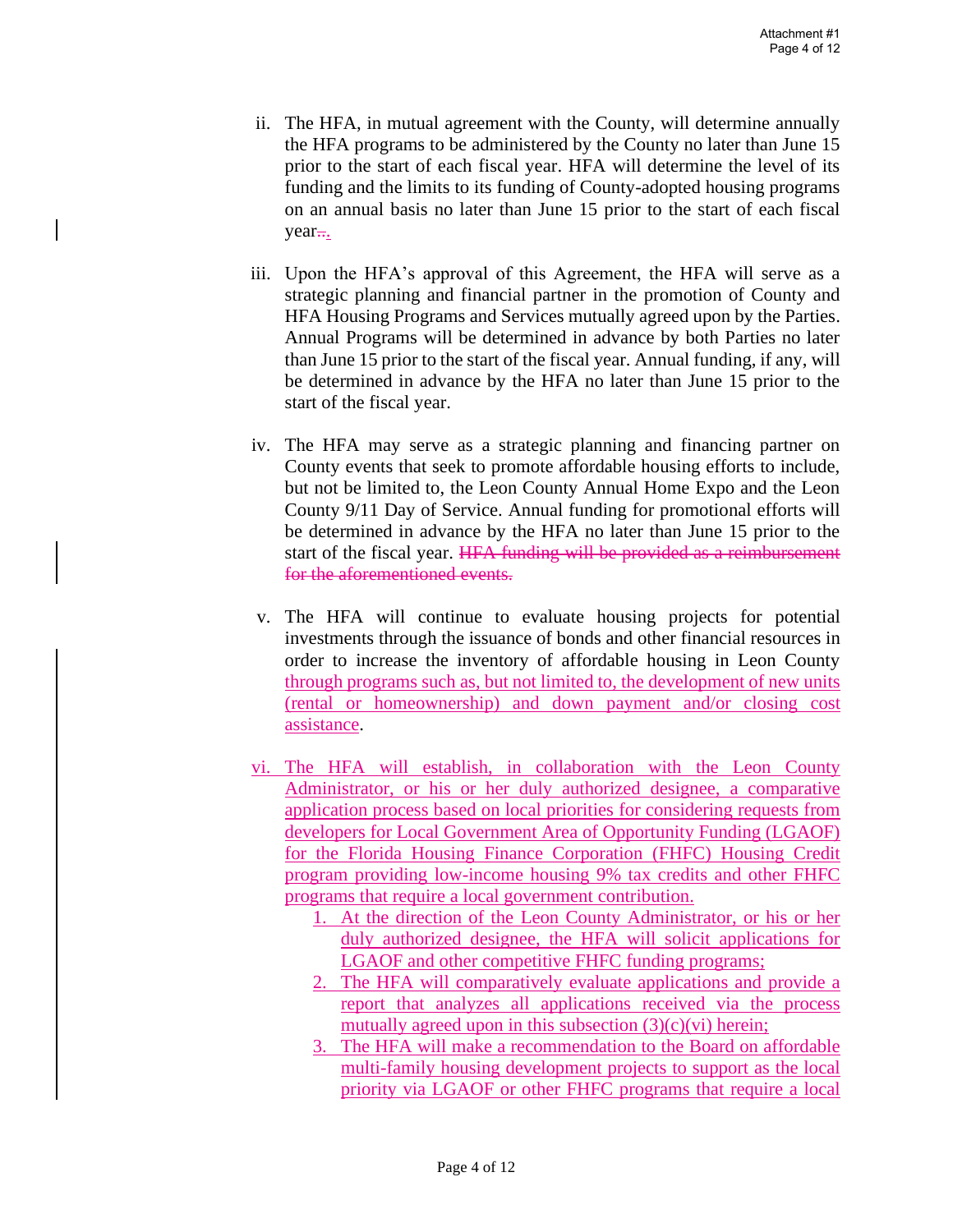contribution with sufficient time for action by the Board and submission of an application pursuant to the FHFC's applicable Request for Applications.

4. Any Fees established and/or collected by the HFA in association with subsection  $(3)(c)(vi)$  herein must be approved by the Leon County Administrator, or his or her duly authorized designee.

#### 4. Budget

- a. Budget adoption. The HFA will adopt an estimated budget for both Countyadopted and HFA-adopted programs administered by the County by June 15 prior to the start of each fiscal year.
- b. Advancement of funds. The HFA will, based on its adopted budget and upon specific designation by the HFA for a given program, advance funds to the County annually or semi-annually for HFA programs administered by the County and/ or County-adopted programs funded by the HFA. The County will retain unencumbered funds at the end of a fiscal year; however, the unencumbered amount will be subtracted from the semi-annual funding for the subsequent fiscal year. For fiscal year 2018, the HFA has specifically designated as of the Effective Date of this Agreement, a total amount of \$13,648.57, including the \$2,250 already committed by the County, for the Emergency Housing Repair Program..
- c. Previously Administered Programs*.* If the HFA decides not to have the County administer any previously administered programs, any funds previously paid by the HFA to the County, but not encumbered or spent for their designated purpose, will be returned to the HFA.
- 5. Investment of Previous Down Payment Assistance Loans
	- a. Coordination on the Investment of DPA Loans. The Parties agree to coordinate and collaborate on the investment of any funds that may be recaptured repaid from the Down Payment Assistance Loans issued during the period of October 1, 1998 through September 30, 2008 attached as in Exhibit B (the "Exhibit B DPA Loans") for housing rehabilitation and other strategies provided in the County's SHIP-LHAP and in accordance with SHIP criteria. The County will provide the HFA, at minimum, quarterly updates regarding funds recaptured from Exhibit B DPA Loans and will submit a plan for expenditure for the same to the HFA, which expenditure will be subject to concurrence by the HFA.
	- b. Deposit of Exhibit B DPA Loans RecapturedRepaid Loan Funds. The Parties agree that the HFA will transfer any funds recapturedrepaid after the date hereof from the Exhibit B DPA Loans into the County's Local Housing Trust Fund. The HFA agrees to execute such documents as necessary to grant the County the authority to release, satisfy or take such other actions as the County shall deem necessary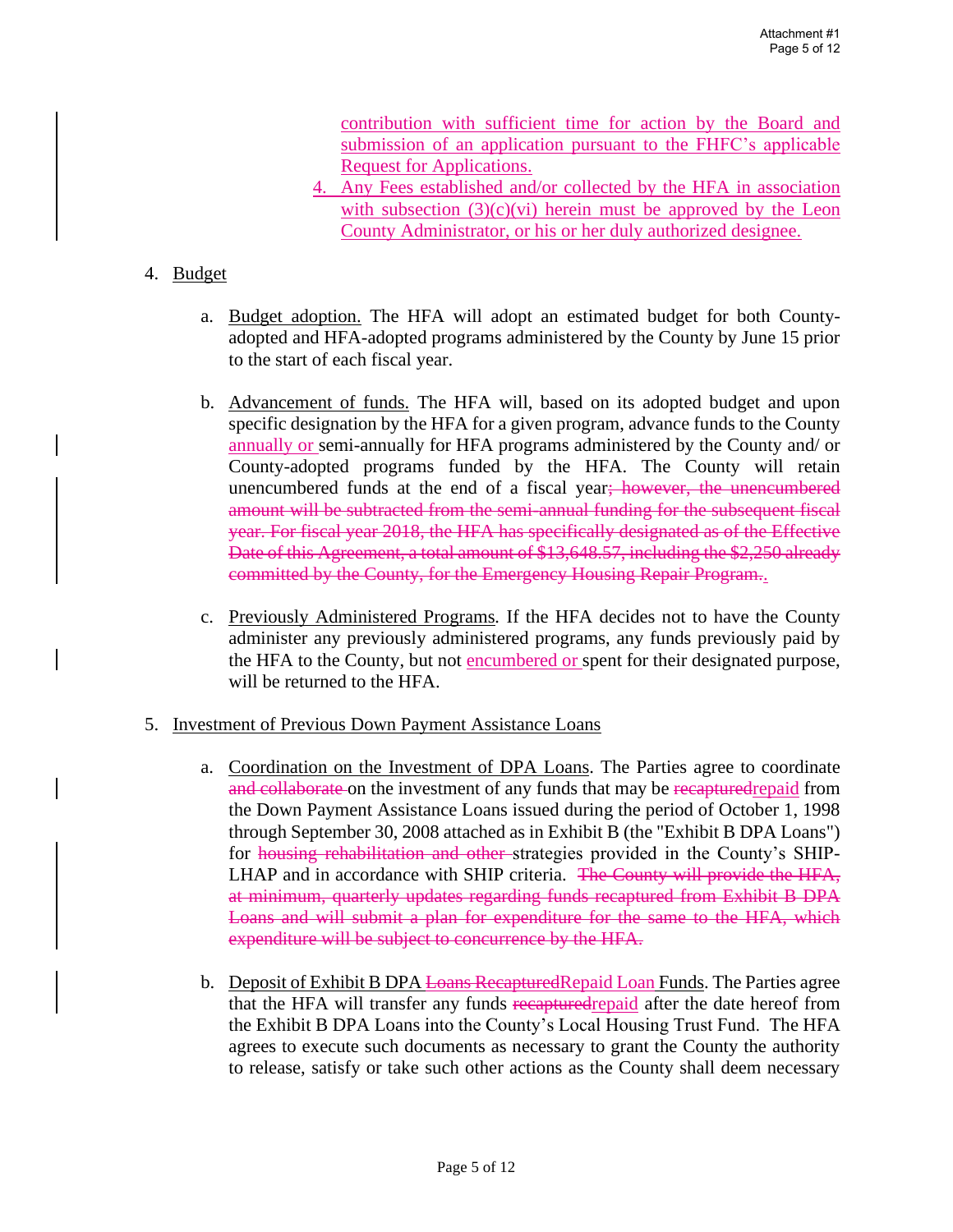with respect to the Exhibit B DPA Loans, and for the County to directly receive funds recapturedrepaid from the Exhibit B DPA Loans.

c. Exhibit C DPA Loans. The Parties agree that any funds recapturedrepaid from the Down Payment Assistance Loans set forth in Exhibit C attached hereto (the "Exhibit C DPA Loans") shall be the property of the HFA, and the County agrees (i) to transfer any such funds to the HFA, and (ii) not to release or otherwise enter into any agreement regarding an Exhibit C DPA Loan without the HFA's approval.

#### 6. Changes in Responsibilities

a. Changes in the responsibilities of either Party will be mutually agreed upon by the Parties and will be incorporated by written amendments to this Agreement.

#### 7. Affordable Housing Parcels

- a. In accordance with CountyCounty's Real Estate Policy, No. 16-5 (Real Estate Policy), as amended, the HFA and the County will cooperate in the sale or lease of any County-HFA-Accepted Cooperative Parcels as evidenced by jointly advertising and contributing to the maintenance of the costs associated with preparing such parcels for sale or lease. All activity and action for the disposition of affordable housing parcels will be in accordance with Article 11 of the Real Estate Policy and include the following:
	- i. The payment, if any, and the use of funds requested from the HFA.
	- ii. The process and timeline for selling the property.
	- iii. Any conditions regarding the sale, including the nature of subsequent use and ownership.

#### 8. HFA Correspondence

- a. The address listed for the County's Housing Services Division will serve as the physical address for the HFA. Any correspondence addressed to the HFA and received by the County's Housing Services Division will be forwarded to the HFA in a timely manner.
- 9. Employee Designation
	- a. All employees of the County involved in carrying out the obligations of the County under this Agreement remain employees of the County and are subject to the County's personnel rules and regulations therein.
- 10. Required Information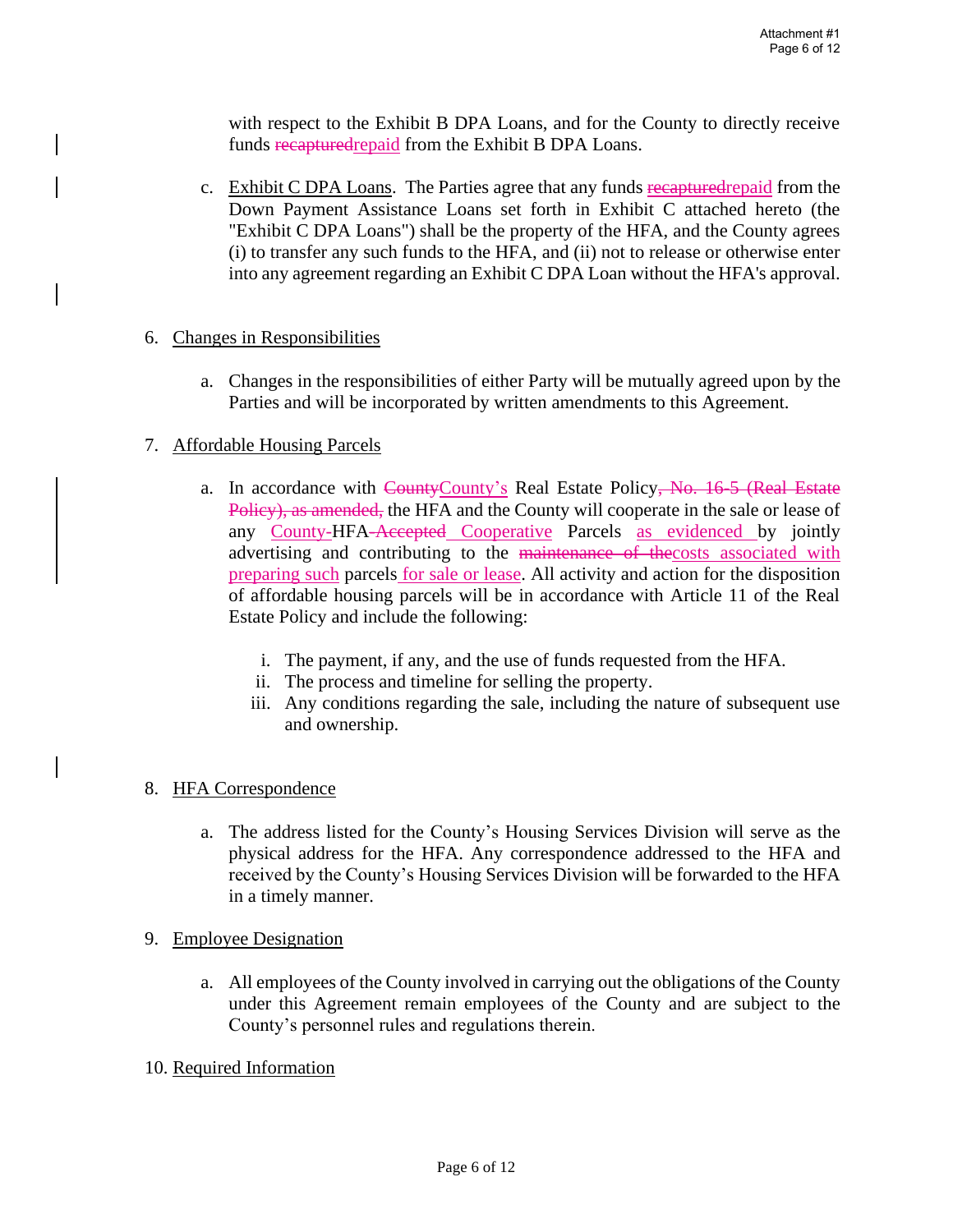a. Each Party agrees to provide the other Party with any and all information necessary to meet their respective obligations as identified herein.

### 11. County Staff

a. The use of County staff and other resources, will only be authorized for projects that are directly associated with the responsibilities of the County and HFAadopted programs mutually agreed to be administered by the County.

#### 12. Term

a. The term of this Agreement (the "Term") will commence on the Effective Date, and will be for a term of three (3) years. This Agreement may be renewed for additional three—year terms upon mutual agreement by the Parties of the satisfaction of performance of both Parties, unless the Agreement is terminated earlier pursuant to the terms of this Agreement.

#### 13. Termination

a. Either the HFA or the County may terminate this Agreement without cause by giving at least thirty (30) calendar days written notice to the other party.

#### 14. Audits, Records and Records Retention

a. The HFA agrees to establish and maintain books, records, and documents (including electronic storage media) in accordance with generally accepted accounting procedures and practices which sufficiently and properly reflect all revenues and expenditures of funds. The HFA further agrees to retain all financial records, supporting documents, statistical records, and any other documents (including electronic storage media) pertinent to this Agreement for a period of five (5) years after termination, or if an audit has been initiated and audit findings have not been resolved at the end of five (5) years, the records will be retained until resolution of the audit findings or any litigation which may be based on the terms of this Agreement. The County or any of its duly authorized representatives will have access to and the right to examine, audit, excerpt and transcribe any directly pertinent books, documents, papers and records of the HFA, involving transactions relating to this Agreement. Upon completion or termination of this Agreement, and at the request of the County, the HFA will cooperate with the County to facilitate the duplication and transfer of any said records or documents during the required retention period as specified in paragraph b above.

#### 15. Choice of Law, Venue, and Severability

a. This Agreement shall be construed and interpreted in accordance with Florida law. Venue for any actions brought in relation to this Agreement shall be placed in a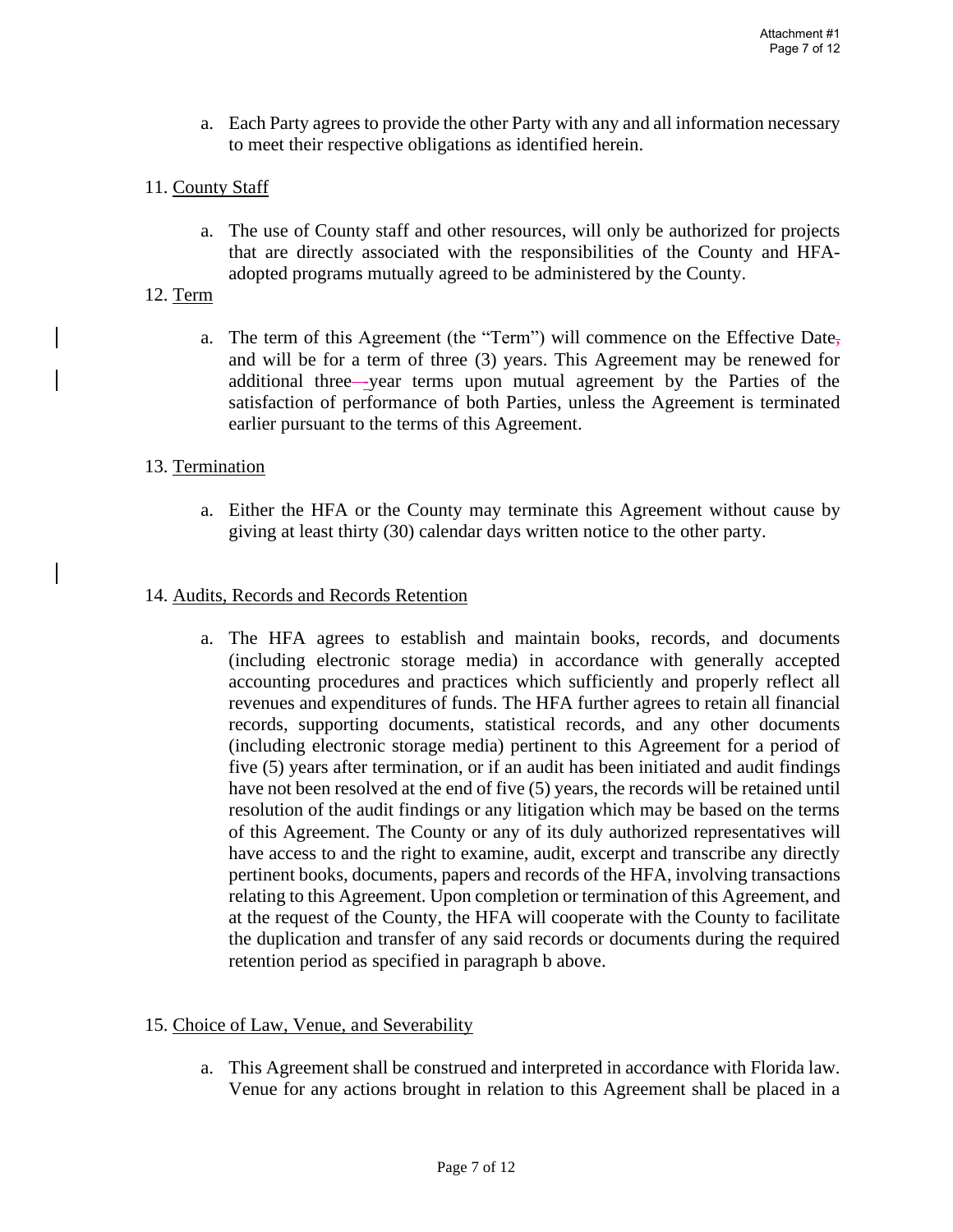court of competent jurisdiction in Leon County, Florida. If any provision of this Agreement is subsequently held invalid, the remaining provisions shall continue in effect.

- 16. Several Liability
	- a. Liability of the Parties will be several and not joint, and in no event will a party have any liability with respect to the acts or omissions of any other party to this Agreement.
- 17. Amendment
	- a. This Agreement may be amended in writing from time to time by mutual consent of the Parties. All amendments to this Agreement will be in writing and fully executed by the Parties.

### 18. Notice

a. If written notice is required in this Agreement, such notice shall be given by handdelivery, recognized overnight delivery service, or by first class mail, registered and return receipt requested as follows:

To the County as follows:

\_\_\_\_\_\_\_\_\_\_\_\_\_\_\_\_\_\_\_\_\_\_\_\_\_\_\_\_\_\_

\_\_\_\_\_\_\_\_\_\_\_\_\_\_\_\_\_\_\_\_\_\_\_\_\_\_\_\_\_\_

\_\_\_\_\_\_\_\_\_\_\_\_\_\_\_\_\_\_\_\_\_\_\_\_\_\_\_\_\_\_\_\_ \_\_\_\_\_\_\_\_\_\_\_\_\_\_\_\_\_\_\_\_\_\_\_\_\_\_\_\_\_\_\_\_ \_\_\_\_\_\_\_\_\_\_\_\_\_\_\_\_\_\_\_\_\_\_\_\_\_\_\_\_\_\_\_\_ \_\_\_\_\_\_\_\_\_\_\_\_\_\_\_\_\_\_\_\_\_\_\_\_\_\_\_\_\_\_\_\_

To the HFA as follows: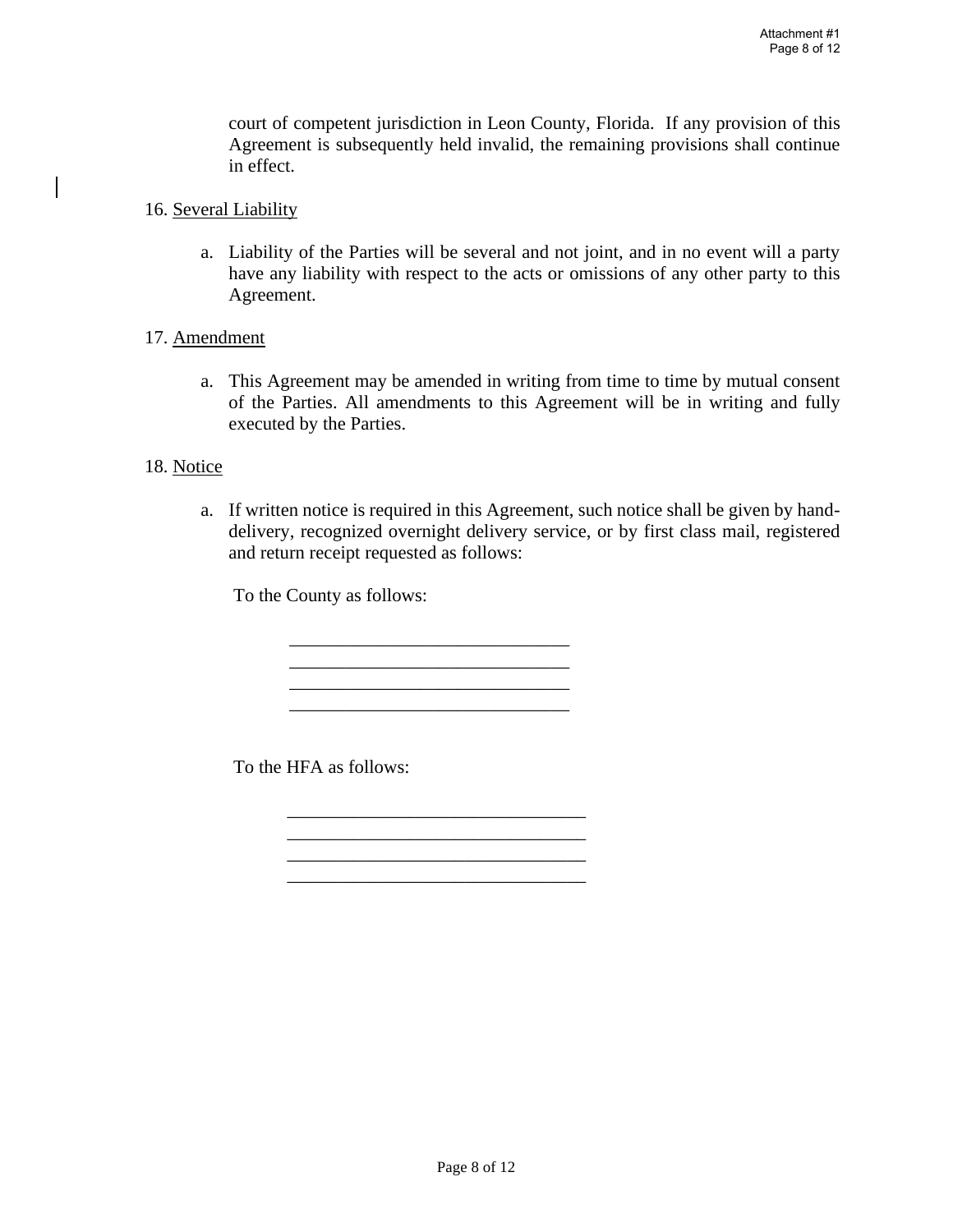**IN WITNESS WHEREOF,** the Parties hereto, through their duly authorized representative, have executed this Agreement as of the date last written below.

| <b>Leon County, Florida</b>                                                                            | <b>Housing Finance Authority of Leon</b><br><b>County</b>              |  |  |  |  |  |
|--------------------------------------------------------------------------------------------------------|------------------------------------------------------------------------|--|--|--|--|--|
|                                                                                                        |                                                                        |  |  |  |  |  |
| Vincent S. Long, County Administrator-                                                                 | Tom Lewis Marnie George, Chairman                                      |  |  |  |  |  |
|                                                                                                        |                                                                        |  |  |  |  |  |
| <b>ATTESTED BY:</b>                                                                                    |                                                                        |  |  |  |  |  |
| Gwendolyn Marshall, Clerk of Court &<br>Comptroller, Leon County, Florida                              | Jeffrey Sharkey, Secretary<br>Housing Finance Authority of Leon County |  |  |  |  |  |
| AS APPROVED TO FORMLEGAL SUFFICIENCY:                                                                  |                                                                        |  |  |  |  |  |
|                                                                                                        |                                                                        |  |  |  |  |  |
| Herbert W.A. ThieleChasity H. O'Steen, County Attorney<br>P.A.<br><b>Leon County Attorney's Office</b> | Nabors, Giblin & Nickerson,                                            |  |  |  |  |  |
|                                                                                                        |                                                                        |  |  |  |  |  |
| By:                                                                                                    |                                                                        |  |  |  |  |  |
| Mark T. Mustian, Attorney                                                                              |                                                                        |  |  |  |  |  |

Housing Finance Authority of Leon County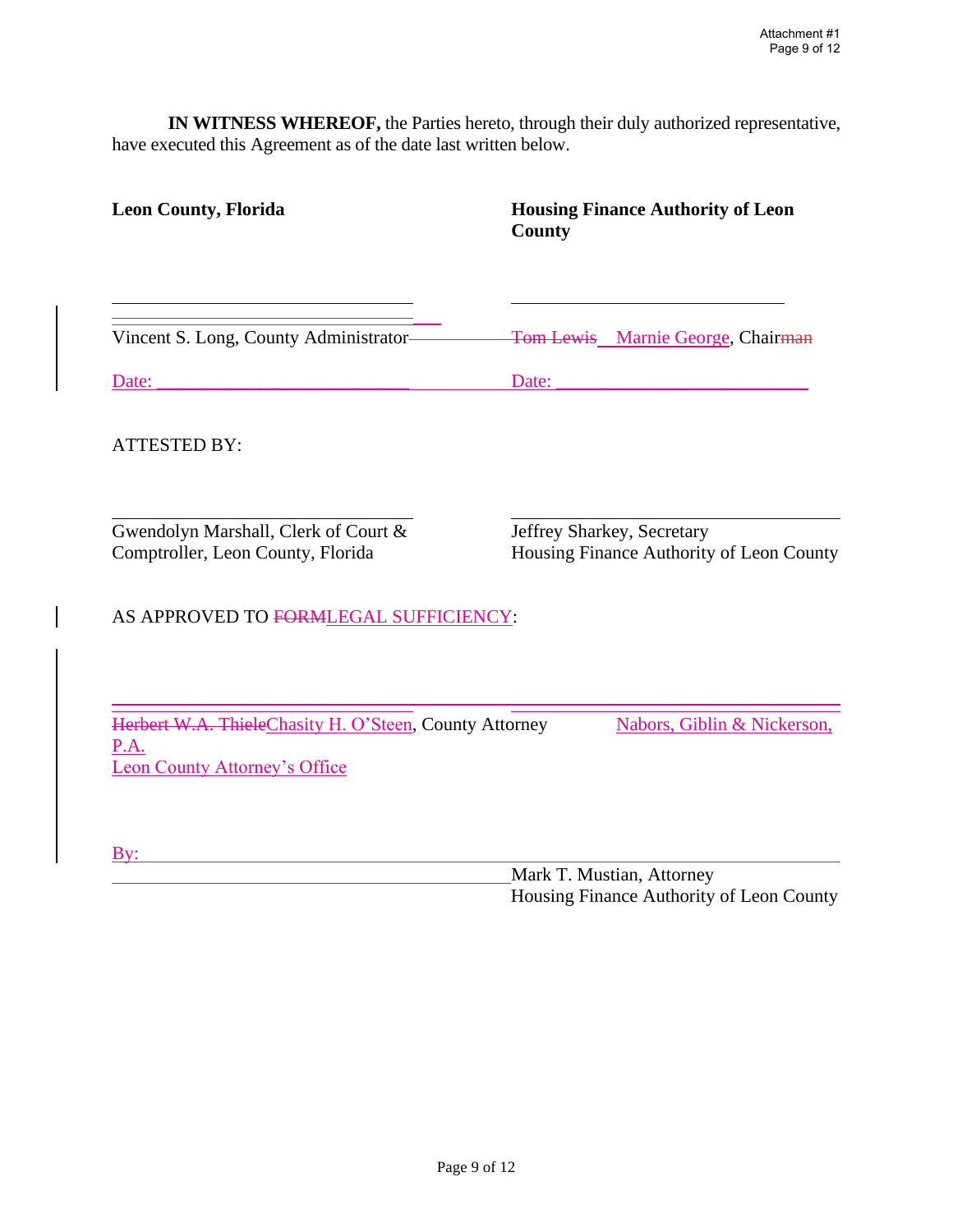# **EXHIBIT A**

# **Report of Housing Projects Funded by HFA**

Date: \_\_\_\_\_\_\_\_\_\_\_\_\_

| <b>Application/</b><br><b>Designation</b><br>Date | First<br><b>Name</b> | Last<br><b>Name</b> | <b>Income</b><br>Level | <b>Address</b> | Status <sup>1</sup> | Project<br><b>Type</b> | Project<br><b>Description</b> | Date Work<br>Performed | <b>Date</b><br><b>Vendor</b><br>Paid/Project<br><b>Closed</b> | <b>Actual</b><br><b>Expenditure</b><br><b>To Date</b> | <b>HFA</b><br><b>Funding</b><br><b>Allocated</b> | <b>Notes</b> |
|---------------------------------------------------|----------------------|---------------------|------------------------|----------------|---------------------|------------------------|-------------------------------|------------------------|---------------------------------------------------------------|-------------------------------------------------------|--------------------------------------------------|--------------|
|                                                   |                      |                     |                        |                |                     |                        |                               |                        |                                                               |                                                       |                                                  |              |
|                                                   |                      |                     |                        |                |                     |                        |                               |                        |                                                               |                                                       |                                                  |              |
|                                                   |                      |                     |                        |                |                     |                        |                               |                        |                                                               |                                                       |                                                  |              |
|                                                   |                      |                     |                        |                |                     |                        |                               |                        |                                                               |                                                       |                                                  |              |
|                                                   |                      |                     |                        |                |                     |                        |                               |                        |                                                               |                                                       |                                                  |              |
|                                                   |                      |                     |                        |                |                     |                        |                               |                        |                                                               |                                                       |                                                  |              |
|                                                   |                      |                     |                        |                |                     |                        |                               |                        |                                                               |                                                       |                                                  |              |
|                                                   |                      |                     |                        |                |                     |                        |                               |                        |                                                               |                                                       |                                                  |              |
|                                                   |                      |                     |                        |                |                     |                        |                               |                        |                                                               |                                                       |                                                  |              |
|                                                   |                      |                     |                        |                |                     |                        |                               |                        |                                                               |                                                       |                                                  |              |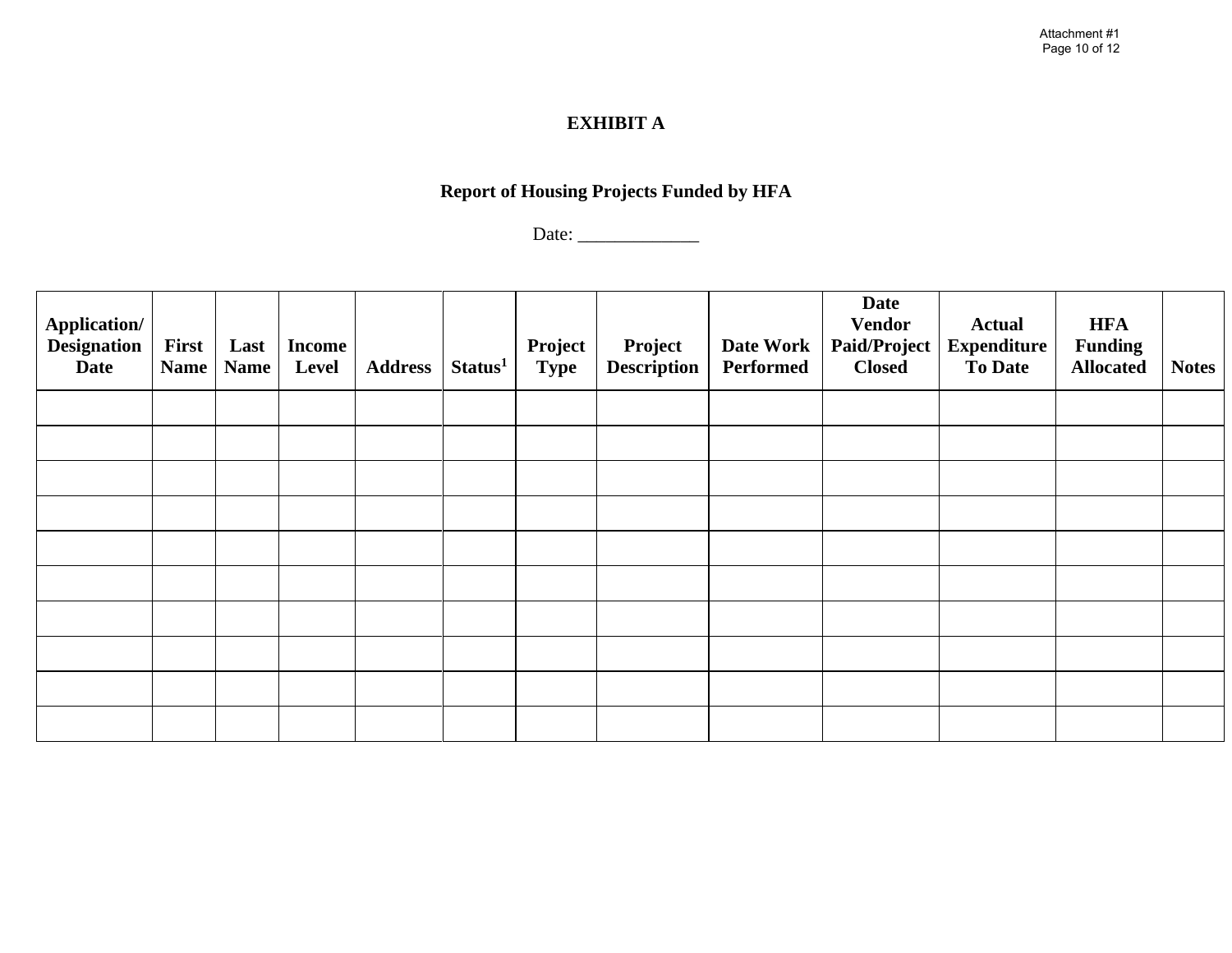Attachment #1 Page 11 of 12

# EXHIBIT B